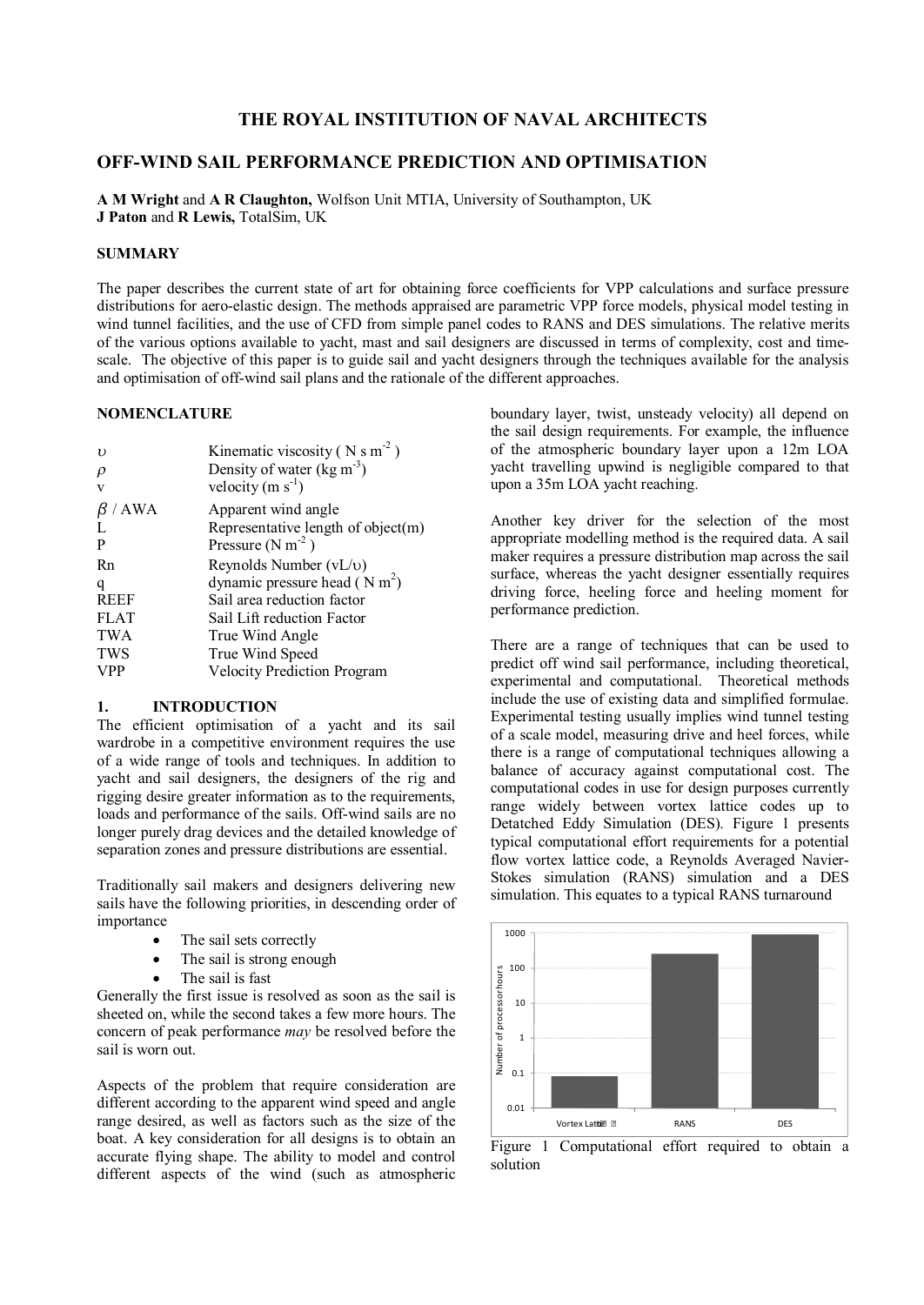times of 5 hours for a 30 million cell model to automatically mesh and solve on 48 processors. DES time are approximately 3 to 4 times the RANS duration.

The use of a vortex lattice code is perfectly adequate for upwind design calculations but for close reaching and off-wind sails, the following points complicate the problem –

- The large separated wake
- The sail luff can be collapsed
- The Aero-elastic effects have strong interaction in terms of material deformation and unsteady behaviour
- The de-powering range of the sail to maintain a constant heel angle is greatly reduced

RANS solutions allow for viscous effects and separated flow via the use of turbulence models, but due to the nature of the mathematical formulation, any unsteady behaviour is not correctly modelled. More detailed simulations techniques, such as DES have been used to provide more accurate results for marine and other flows with significant zones of separated flow [1] [2].

# **2. WIND TUNNEL TESTING**

### 2.1 FORCE MEASUREMENT

The most common approach to the set up of a sail testing dynamometer is described by Campbell [3]. The fundamental features of the force dynamometer are:

- the measured forces are those applied only to the mast, sails and hull of the model, hence the simple water seal arrangement,
- · the dynamometer arrangement is configured to avoid significant interactions between the large heeling force and roll moment and the small driving force.

Typically forces are measured on the body axes of the hull, and transformed to the more tractable lift and drag forces in the apparent wind frame of reference. This requires high accuracy in model alignment and angle measurement.



Figure 2 Typical wind tunnel set up

### 2.2 TESTING FLOW REGIME

Open jet wind tunnels, such as the University of Auckland TFWT as described by Le Pelley et al [4], can

use guide vanes to produce a "twisted" flow over the sails that mimics a twist profile i.e. a vertical variation of AWA with height. This feature is most useful when looking at reaching points of sailing (TWA 45-120 degrees). It is usual to set up a single "typical" twisted flow for the type of sails under investigation, and this allows the observed flying shapes to more closely represent those observed on the yacht. The flow is "twisted", but not to match the exact profile for each combination of boat speed, wind speed and TWA.

Closed jet wind tunnels find it hard to introduce an onset flow over the model whose apparent wind angle varies with height. They do however allow force coefficients to be derived at an accurately determined q, in a consistent flow field.

The choice of facility probably depends on your geographical location and the type of work envisaged. Generally institutions are obliged to make a virtue out of necessity and play to the strengths of the facility they operate. The following section explores the techniques employed under the different test regimes.

# 2.3 WIND TUNNEL TEST METHODOLOGY

In the wind tunnel the model is set at a predetermined apparent wind angle, and during the tests there are usually two modes of sail trimming employed, "maximum power" and "de-powered".

When "maximum power" testing the sail trimmer trims the sheets to achieve the maximum driving force and the resultant heeling moment is monitored. In VPP parlance this relates to REEF and FLAT being 1.00 [5]. Once the trimmer is happy that he has found a sail trim for maximum driving force the sheets can be eased, the traveller dropped to trim for the maximum available driving force at a range of steadily reducing heeling moment values.

Figure 3 shows typical data from individual test points from a wind tunnel test on different sail combinations over a range of apparent wind angles (25-80 degrees). The figure demonstrates several key features of data from tests on reaching sails.

- The available driving force increases with increasing apparent wind angle.
- At the smaller apparent wind angles the maximum driving force is approached asymptotically.
- De-powering, i.e. reducing heeling moment, can be achieved over a wider range when sailing close to the wind.
- At 50 degrees AWA, larger, more deeply cambered sails can be set, which increase both driving force and heeling moment.

At lower apparent wind angles the heeling moment can be reduced to approximately 50% of the maximum value by adjusting the main and fore-sail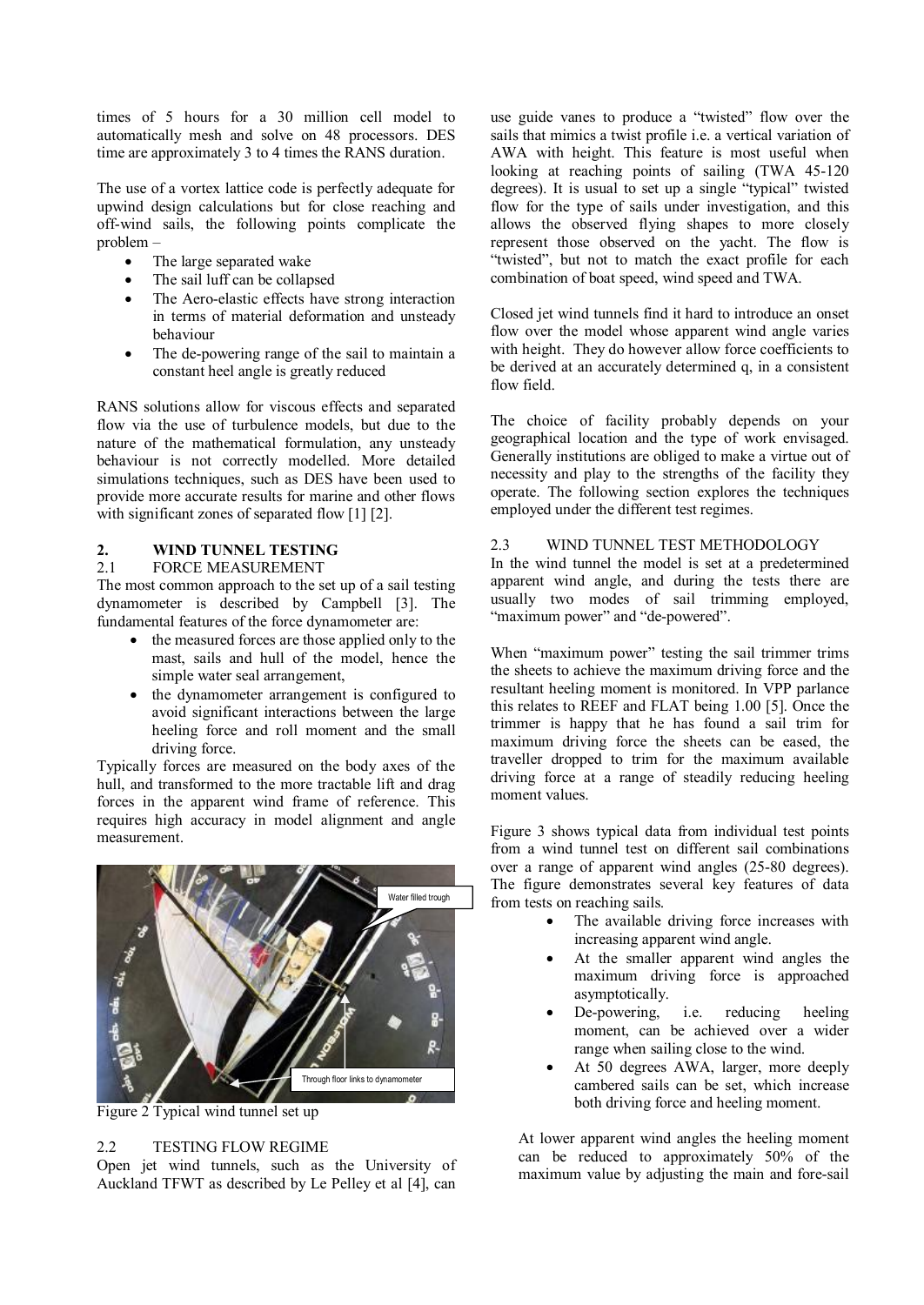sheets, without making substantial changes to mast tune and sail camber. The main deliverable from the tests at reduced heeling moment for upwind and close fetching points of sailing is the determination of the induced drag component. In this regime the drag varies with the square of the lift and an "effective rig height" can be derived.



Figure 3 Typical Heeling Moment vs. Driving Force data from wind tunnel tests.

For reaching sails the techniques are similar, but once flying luff sails are under test the ability to de-power, i.e. reduce heeling moment, by easing the sheets is limited by the sail collapsing. For asymmetric spinnakers the moment reduction may be only 10-15% before the sail collapses, making it impossible to reliably determine an induced drag component. Teeters et al [6] present data on this type of testing to derive a more realistic force model for the IMS VPP.

### 2.4 TYPICAL RESULTS

Figure 4 shows typical heeling moment vs. driving force results for tests on a sloop at 40 degrees AWA. The data is for a range of headsails, from masthead Code zero (squares) to a Flying Jib (triangles) with full and reefed mainsail (green and cyan curves respectively). In order to determine which sails can be flown in what wind speed the heeling moment at a nominal maximum heel angle is calculated from the hull data. This line of maximum tolerable heeling moment (thick blue line) is plotted against true wind speed in knots (right hand axis)

For example, in 10 knots TWS the heeling moment limit is approximately 11 and only sail data points to the left of the vertical line at that Heeling moment can be used. If the true wind increases to 20 knots the vertical line shifts to around 3, and only reduced sail configurations can be contemplated.

The data also show where there is a wind speed gap in a particular wardrobe. On the plot the red crosses were never tested, they are an imaginary sail conceived to fill the dip between the code zero's and the jibs. If the yacht characteristics change this type of plot can be used with

an alternative heeling moment limit line, and the new sail ranges determined.



Figure 4 Typical wind tunnel results at 40 deg AWA

Where specific sail designs are tested it is common to use a "real time VPP" to trim the sails. The forces from the dynamometer are linked to a hydrodynamic force model for the hull, so sail choice and trimming strategies can be evaluated with reference to a real time prediction of boat speed and heel angle and rudder angle. This technique can also be extended to link the heel angle on the model to that predicted by the VPP, in this way as the sail sheet is pulled in the model heel angle will increase, in this way subtleties of the heel/driving force interaction are immediately apparent.

This gives the sail designer instant results on particular sail wardrobes, but the test results are inevitably boat design and stability specific. This is analogous to the situation in tank testing in the last century when the Wageningen tank adopted a procedure to test ballasted models towed from the top of a mast in the model to simulate real sailing conditions. The test results were specific to that boats stability curve and analysing the results to generate data that was useful in the general case becomes quite difficult.

#### 2.5 DATA MAPPING FOR THE VPP

The data analysis required is related to the type of tests and the requirements of the end user.

For a sail designer looking at alternative sails for say a VO70 then he is often happy to leave a test session knowing only which design was fastest. On the other hand a researcher trying to codify offwind sail performance for general VPP use is faced with a more difficult task. The data must be corrected for blockage and analysed in such a way that it fits the aerodynamic force model paradigm. [6] [7]

Half way between these two extremes lies the development of sail wardrobes for say a multi-masted superyacht, such as that shown in Figure 5. Here a range of sail plans, including full hoist and reefed configurations are tested, each at a range of AWA, and looking for full power and reduced heeling moment data. These results are also affected by any sheeting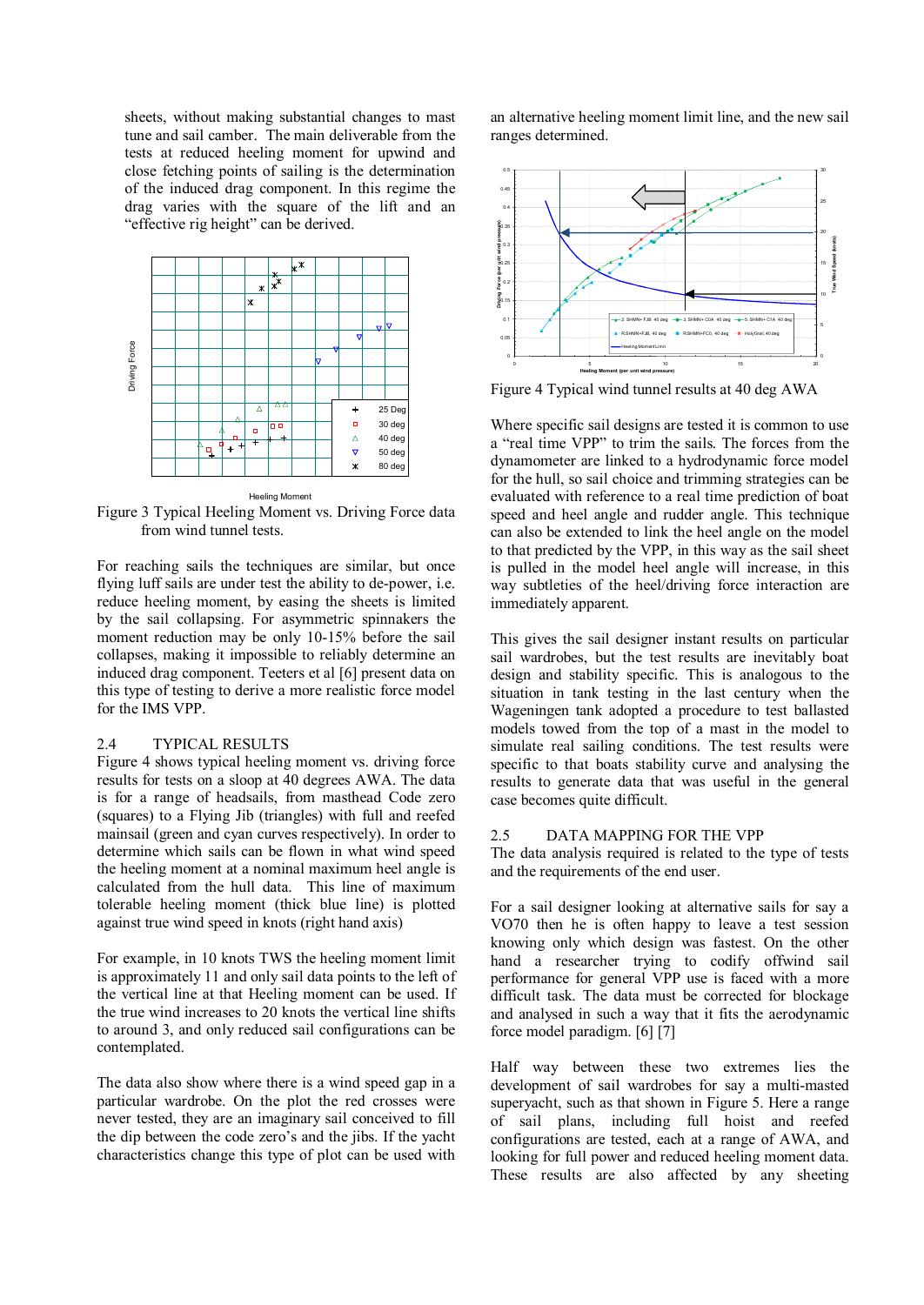limitations imposed by the deck and stay topography. Indeed it is one of the most useful aspects of this testing to work out sail interaction effects and where rigging geometry might impair performance.



Figure 5 Typical multi-sail wind tunnel set up. (Courtesy Hoek Design).

### 2.5 (a) Experimental data fits.

To manage this type of data the Wolfson Unit developed a general format for an experimentally derived aerodynamic force model, (.AEX file). Because many of the sail trims tested in the wind tunnel are non optimum there is little point in having the VPP predict performance for these points. Similarly in some areas of the test matrix data may be sparse, and slavish point wise evaluation of the data would be unhelpful. Hence the AEX file was developed to capture the driving features of a sailplan for easy input to the VPP.

Figure 6 shows typical wind tunnel test data for two sail plans over a range of apparent wind angles. The data are plotted as driving force vs. heeling moment. The continuous blue and red "envelope curves" capture the maximum driving force points and the associated heeling moment. The few points outside the envelope are "over trimmed" points where driving force is actually falling with increasing heeling moment.

The faired lines through the points of reducing heeling moment at each apparent wind angle are derived from the values of effective rig height and vertical centre of effort position contained in the AEX file. Also mapped is the lowering of the centre of effort height as the sails are depowered. A similar "twist" factor is incorporated in the ORCi VPP. [8]

These values are obtained from an interactive analysis, fitting and fairing tool developed to post process data from sail tests.



Figure 6 Driving force v. Heeling moment plot

The VPP can now use the AEX file data to determine an aerodynamic lift and drag force at any combination of AWA and AWS. Naturally it is as well to check the VPP is not using solutions that are too far away from the tested wind angles.

An AEX file is typically compiled from perhaps 100 test points for a baseline condition and 20-50 points for variations on a theme, but as previously stated you need to apply some manual filtering and expression to get a good result. In addition, the data must be stripped of hull windage drag otherwise the flattening algorithm will be incorrect. The windage forces are re applied during the VPP solution.

#### 2.5 (b) CFD data fits

This analysis of experimental data is somewhat at odds with the requirements for data derived from CFD. It is (currently) inconceivable that you would make 200+ CFD runs, of which 70% were non optimum. With CFD the aim is to capture "perfect" sail sets and have the VPP sail at these points.

This is easier said than done because it's the boat that decides the apparent wind angle, speed and twist. The best way to initialise CFD runs is to run a parametric VPP to determine the map of boat speed, AWA and, most importantly, the rolling moment through the wind speed range. Given this map the sail designer can build a rig and sails and start to trim them in a panel code which is almost instantaneous to run, (e.g. North Sails "Flow" or Azure Project vortex lattice). The flying shape of the sails can be adjusted so that the heeling force produced by the sails matches the sailing point. If this process is repeated at a range of AWA's and range of wind speeds, then the VPP will find sailing balance points that are close to the CFD "results points". If they are not then the process must be repeated with the sail trim adjusted. For CFD data analysis the VPP fitting is not about condensing 200 points into a useable file, its about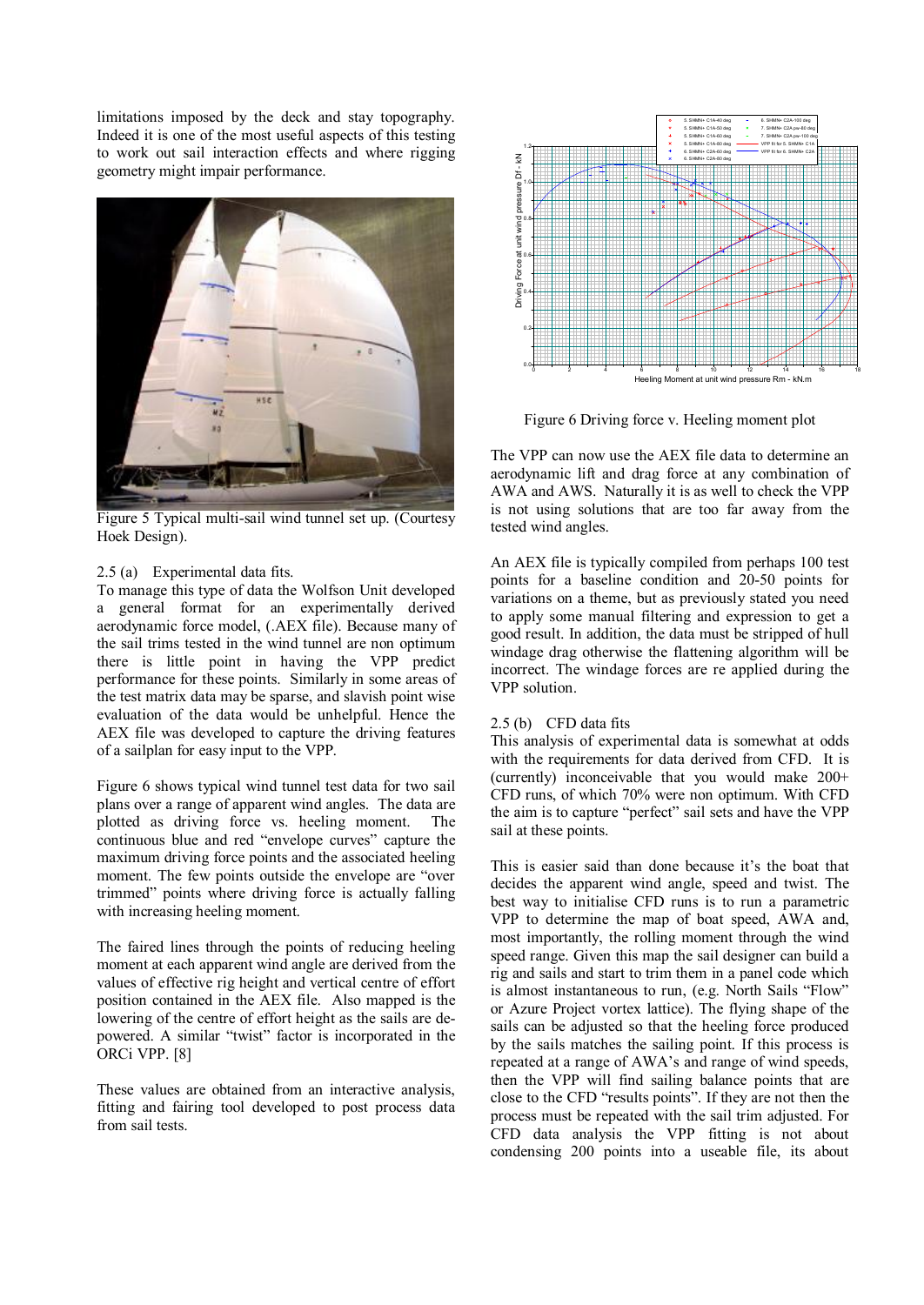predicting boat speed with the sails set as the computer saw them.

The user now has 10-12 data points and needs the VPP to solve as close as possible to these points. A new method has been developed to use this type of data in the VPP, using an AEK file, which again is a simple text file of the CFD predictions of sail force and moment.

Although 'A-sails' are developed with a true wind speed or apparent wind speed in mind, for use in the VPP the force and moments from CFD will be normalized by dynamic pressure q and a reference area. So in the VPP "pipeline" they will certainly end up as drag and lift coefficients for a given apparent wind angle *AWA*.

Thus for a CFD run *i*, the essential result is force and moment coefficients  $\mathbf{F}^j$  (*j*=*l*, *6*) about the principal boat axes for a reference apparent wind angle **β***<sup>i</sup>* . Ideally this run is associated with a set of parameters for the rig and sail settings*.* These parameters for a typical rig might be main camber and twist, jib camber, traveller and jib track position.

This provides an apparent wind angle and some normalised force and moment data. With a proscribed set of apparent wind speeds (AWS) - a list of nominally ten AWS's ranging from 2 to 29 knots- a series of "backcalculations" are completed in the VPP to arrive at solutions (TWA, TWS, boat speed, heel angle). This equilibrates at the apparent wind angle (from CFD solution), and our list of AWS's. Now we have a set of VPP solutions for this single CFD solution. However, the various solution TWS/TWA sets will not necessarily coincide with the standard matrix of true wind speeds and angles in the VPP.

If only a speed and heel angle are required, then one could perhaps fit a surface to the solution data and interpolate the data from the surface. However, there are over 100 variables of interest that are associated with a single VPP solution, related to hydrodynamics, aerodynamics and other solution data, which would be lost with this interpolation method.

With this new approach the back solutions for 20 CFD points with 10 AWS's provide 200 solution points which are spread through the range of standard TWS's and TWA's. Finally the standard (TWS, TWA) pairs that fit within this cloud of CFD solution points are found, and then "forward solutions" using the CFD data for the standard matrix are completed. This is easier if the CFD solutions have been run with AWA sweeps of three or more angles. If not, then it is possible to overlay the VPP's internal aerodynamic coefficients as calculated for this sail/sailset onto this single AWA solution from CFD.

Finally, the VPP will filter for the "best" runs, and we can see which sail trimming or sail design parameters associated with each CFD run are producing the best speeds. Although there are a number of other details with respect to wind gradient and twist, the approach results in a useful and efficient VPP solution for user-defined sail shapes that can work with a limited number of CFD data points.

Generating CFD results that match as closely as possible the actual sailing conditions of the boat is a big challenge. The sail trimmer sitting in front of his design computer knows nothing about what forces he needs to generate until the hull hydrodynamics and righting moment are known and interpreted through a VPP

### **3. COMPUTATIONAL COMPARISON**

While vortex lattice results provide answers quickly, they lack the ability to model separation zone and arbitrary vortex formations correctly. Figure 7 presents the pressure distribution over a code 0 sail (Boat Speed 9.8 knots, TWS 8 knots, TWA 90), as calculated by a vortex lattice code and using RANS. The RANS solution was relatively low resolution (4 million cells), and took one hour on 24 processors of the University of Southampton's Iridis 3 cluster. While the overall pressure distribution is similar, the presence of a vortex off the foot of the sail is not predicted by the vortex lattice code and the pressure peak near the luff of the sail does not have the same level of variation with height compared to the RANS solution.



Figure 7 Comparison of pressure distribution from vortex lattice solution (left) with RANS solution

Even on this simple graphic it is clear that whilst the vortex lattice result is perfectly adequate for initial sail load calculations, it is not sufficient to derive real flying shapes and reliable driving force coefficients.

The following section compares two varying approaches to numerical modelling and CFD. The first will be that of steady-state RANS based modelling and the second being a transient DES approach. The results are compared and discussion is offered as to their ability to aid in the design cycle. As a test case a simplified hull, with mainsail and code zero sail have been modelled (note that this is a different test case to that modelled by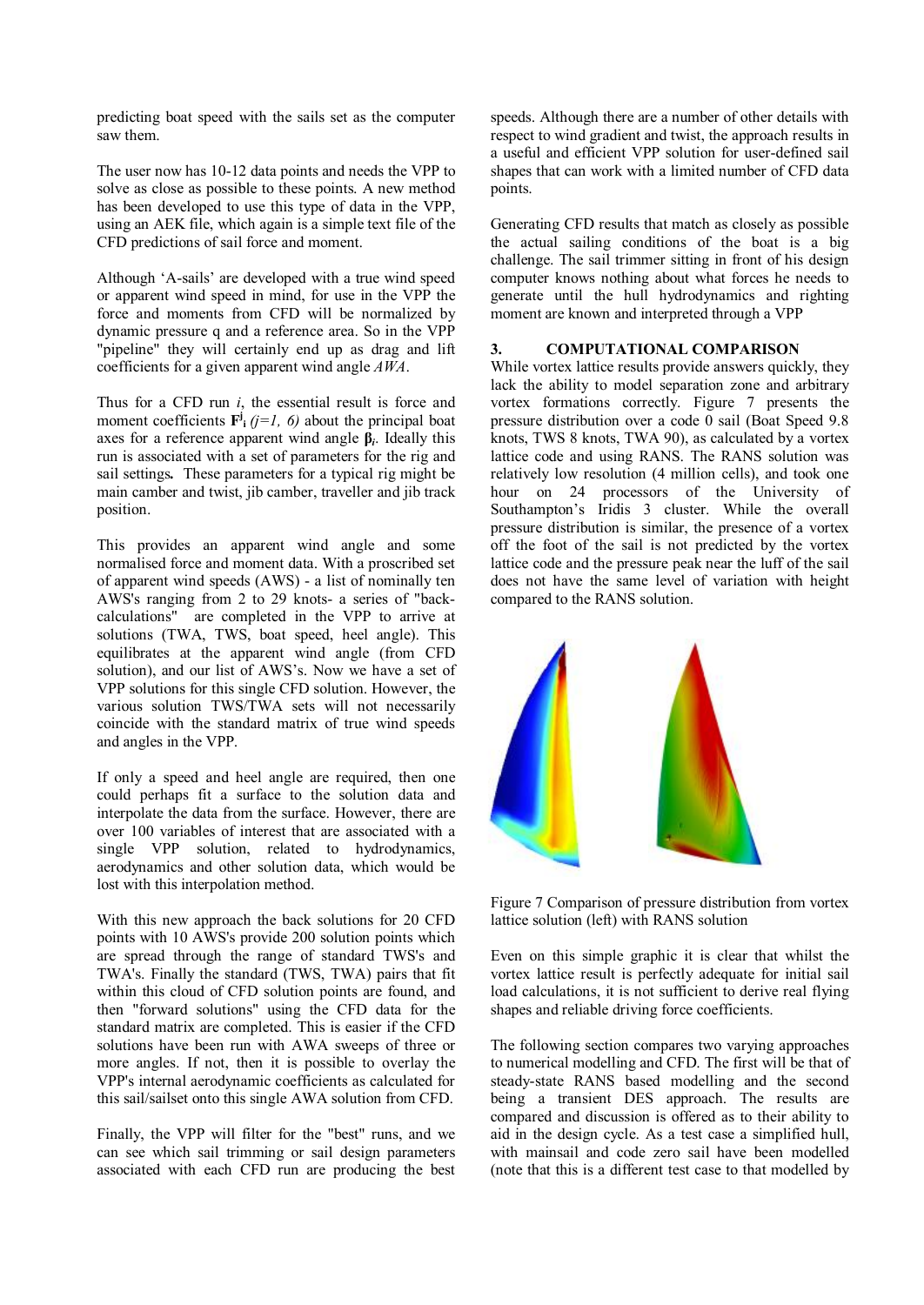the vortex lattice code above). The parameters of the case study are listed in Table 1.

| <b>Boat Speed</b> | $11.8 \text{ knots}$ |
|-------------------|----------------------|
| <b>TWA</b>        | 147 degrees          |
| <b>TWS</b>        | 14 degrees           |
| Heel              | 15 degrees           |
| Zref              | 10 <sub>m</sub>      |

Table 1 Off wind test case

#### 3.1 RANS SIMULATION

RANS based approaches to aerodynamic problems are now common place in many sectors, including the automotive industry where their part in the design cycle is routine. The most common approach to RANS modelling is with the use of two equation models, including the  $k - \varepsilon$  and  $k - \omega$  models which have become industry standards. By definition, two equation models include two extra transport equations to represent the turbulent properties of the flow.

One of the assumptions made in simplifying the full Navier-Stokes equations for this type of RANS approach is that of isotropic turbulence. This approximation can be valid in simplified applications, but becomes less valid for real world engineering applications with swirling flows.

### 3.1 (a) Model set up

The RANS model created for this example was meshed and solved within OpenFOAM [9] developed and maintained by OpenCFD Ltd.

The mesh used for the simulations, was created using snappyHexMesh within OpenFOAM. This is an automated fully hexahedral mesher. The geometry was placed in a domain 360m in length, 160m wide and 120m high. Approximately 30 million cells were used within this study. Surface refinement, proximity refinement and 'wake blocks' were used to control volume and surface mesh sizes. Surface layers were used to control cells within the boundary layer. Due to the nature of the meshing algorithm, snappyHexMesh is able to deal with complex geometries and scanned surfaces quickly and easily. Figure 8 show this ability to *automatically* mesh complex 'real world' geometries.

To model the wind twist for off-wind and downwind sails a twisted wind model was developed. This was then applied to 3 surfaces to create an inlet/outlet surface depending on whether the flow is entering or leaving the domain. One of the domain walls was set as an outlet. The domain bottom/sea was set as a wall with velocity equal to that of the boat speed. The top surface was set as a symmetry plane.

One of the advantages of a fully hexahedral mesh is the removal of mesh diffusion. The hexahedral mesh structure helps maintain the boundary layer profile.



Figure 8 Example surface mesh showing the level of automated detail refinement possible

Figures 9 and 10 help demonstrate the ability of OpenFOAM to maintain the boundary layer applied at the inlets. Figure 9 shows visually the boundary layer across the domain. Within this example the flow is travelling through the domain from left to right. The left surfaces are inlets whilst the right surfaces are outlets, with near identical boundary layer profiles. Figure 10 is an extract from the boundary layer profile on the far side of the domain/outlet, comparing the actual velocity profile to that of the analytical numbers applied to the inlet. The differences in profile occurring mainly due to the steps in mesh size, where the velocity gradients are highest near the surface.

The model was solved within OpenFOAM using a TotalSim modified version of the solver. The SST (shear stress transport) turbulence model was used with lookup wall functions to model the near wall flow. A steady state simulation was created with averaging of coefficients and forces over time to monitor convergence and for comparison to the DES results.

The simulation took approximately 5 hours to mesh and solve on 48 i7 2.66 GHz processors with 288 GB of RAM. The solve time in isolation was approximately 4 hours.

### 3.1 (b) Modelling Issues

One of the complex features for the numerical set up is the ability to accurately model the wind twist. For cases with significant amounts of wind twist (>90 degrees), difficulties in setting inlet/outlet boundary conditions can occur. For example, a case with a large amount of twist may result in a wall acting as an inlet or outlet at different heights through the domain. The ability of OpenFOAM to set these complex boundary conditions without having to change meshing recipes, for varying twist, simplifies this process.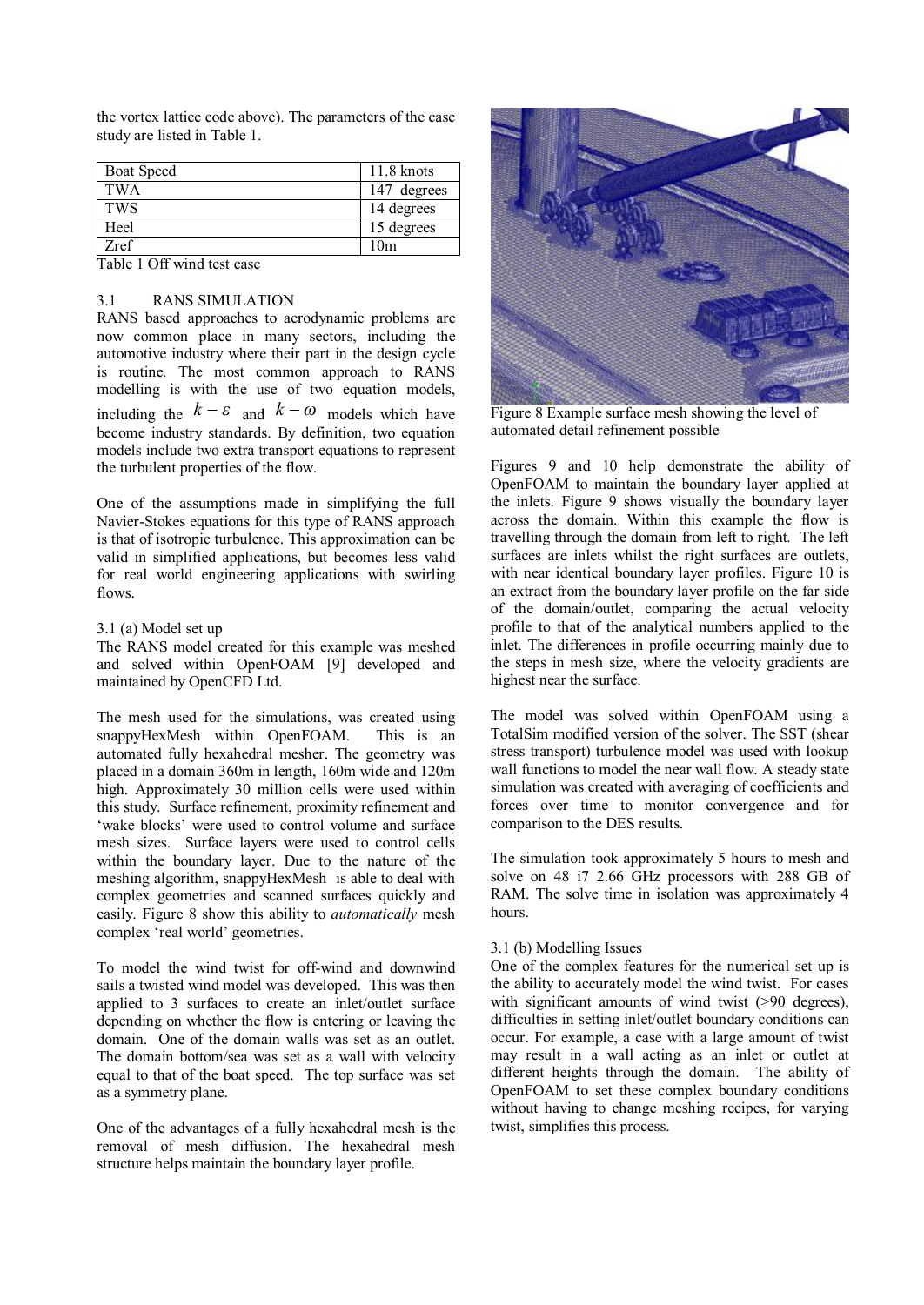

Figure 9 Example boundary layer profile throughout the domain



Figure 10 Example boundary layer profile

The main issue surrounding the use of many RANS models including the SST turbulence model, is their dependency upon the Boussinesq assumption. This assumption states that Reynolds stress tensor is proportional to the mean strain rate tensor, by introducing a new term eddy viscosity. The most common RANS models are two equation models which fail to account for turbulence anisotropy. This assumption is a large simplification which helps reduce run and turn around times but its accuracy in real world complex flows is limited. Without doubt the modelling of offwind sails using steady state RANS models has its limitations. Its place within the design cycle is discussed later.

### 3.1 (c) Results for RANS test case

Shown in Figure 11 is the force convergence plot for the RANS simulation, showing drag and side forces vs iteration. Here it can be seen that by 3000 iterations the forces have stabilised.

Table 2 shows the breakdown of forces from the RANS approach, averaged over final 500 iterations. Here it can be seen that the  $\sim$ 1000N of total driving force is created with  $\sim$ 200N from the mainsail and  $\sim$ 870N from the foresail whilst the hull created the remainder of the drag. The total side force of  $\sim$ 1300N is created from a  $\sim$ 300N contribution from the mainsail and ~1000N contribution from the foresail. Further discussion of the forces and post processing images are given later with comparison to the DES results.



Figure 11 RANS force convergence

### 3.2 DES SIMULATION

Detached eddy simulation (DES) is a method that combines Large Eddy Simulation (LES) and RANS solvers. Regions near solid boundaries and where the turbulent length scale is less than the maximum grid dimension are assigned the RANS mode of solution. As the turbulent length scale exceeds the grid dimension, the regions are solved using the LES mode. Therefore the grid resolution is not as demanding as pure LES, thereby considerably cutting down the cost of the computation. Therefore DES is potentially more accurate but at an added computational costs.

#### 3.2 (a) Set up

The DES model was 'run-on' from the converged RANS model to help reduce run times and increase stability. The DES model used was the SpalartAlmarasDDES model within OpenFOAM.

An adjustable time step was used based upon a maximum Courant number, set to 3, which equated to a physical time step of approximately 0.001s. Ten seconds of simulation took approximately 10 hours on 48 i7 2.66 GHz processors. The model was solved using an inhouse evolution of the OpenFOAM solver pimpleFoam. For comparison to the RANS model and to monitor convergence, time averaging of the forces was conducted.

### 3.2 (b) DES modelling issues

The use of the DES model has certain advantages and disadvantages over the RANS based model. Many of the issues surrounding the RANS based model demonstrated earlier, including the unsteady and isotropic turbulence constraints have now been removed or relaxed. This has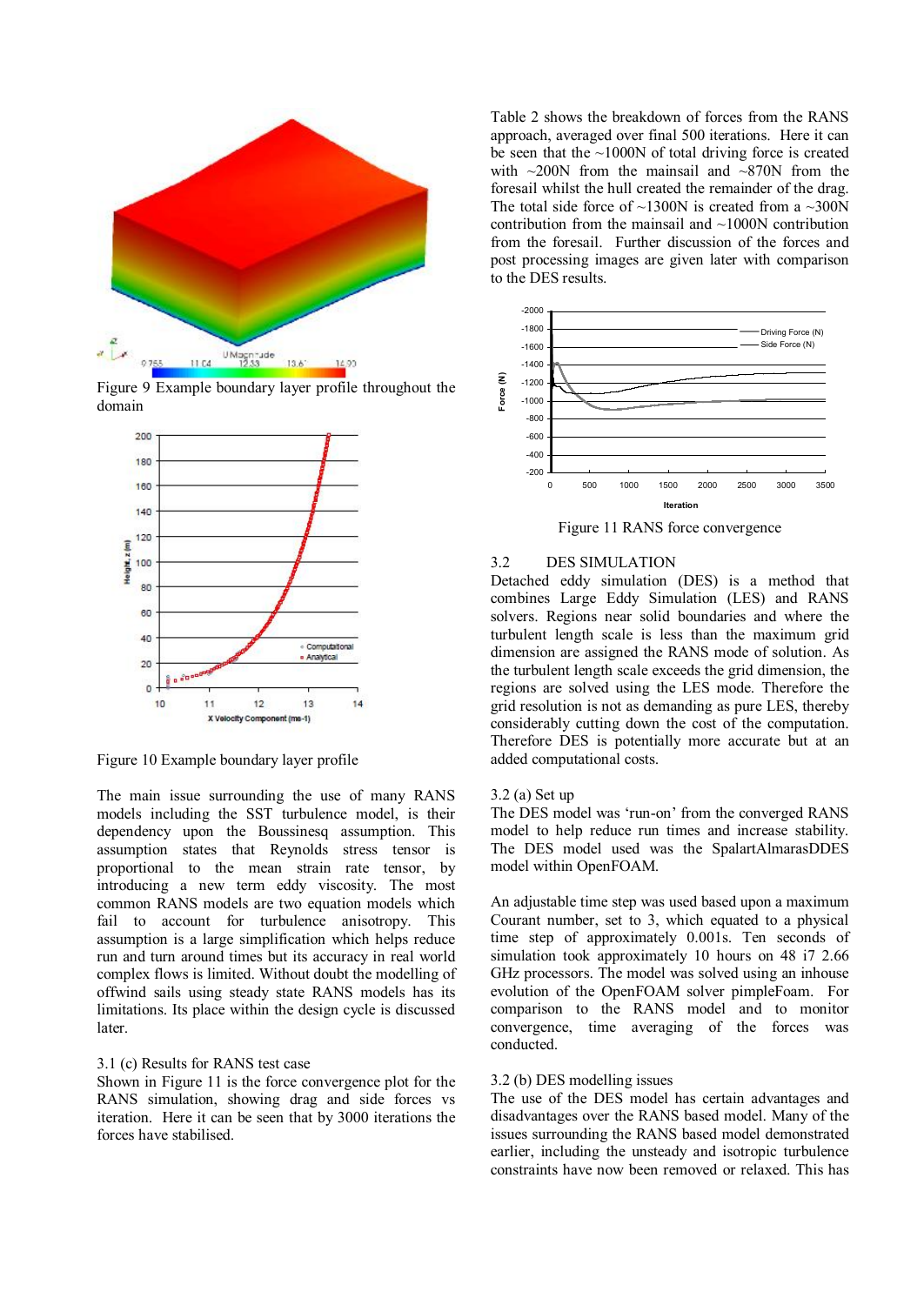the advantage of potentially more accurate simulations capable of more realistic transient analysis and capture of the larger eddies. This comes at the expense of CPU hours as shown in Figure 1.

#### 3.2 (c) Results for the DES test case

Figure 12 presents the force convergence plot, showing drag and side forces vs iteration, over 15 seconds of simulation time. In contrast to the RANS solution there is an increase in the noise due the highly transient nature of the simulation. It is therefore essential that for accurate comparison time averaging of forces and pressures be carried out. In this example the forces were averaged over the final 5 seconds of the simulation.



Figure 12 RANS force convergence

The increase in forces through the early stages of the DES simulation is evident. Further discussion and comparison between the forces and results will be given in the following section.

Table 2 shows the breakdown of forces from the DES approach, averaged over the final 5 seconds of simulation. Here it can be seen that the  $\sim1670N$  of total driving force is created by ~250N from the mainsail and  $\sim$ 1430N from the foresail whilst the hull was creating a small amount of drag. The total side force of  $\sim$ 1700N is created from a ~430N contribution from the mainsail and  $\sim$ 1210N contribution from the fore-sail (Kite).

### **4. RANS vs DES Discussion**

Two computational methods have been investigated in the previous sections, utilising RANS and DES approaches. Shown in Table 2 is a comparison of the forces between the two with absolute and percentage deltas. It is clear from this analysis that the difference between the two approaches is significant with differences in driving forces of 65% and 35% difference in side force. There is also a notable change in the drive to heel force ratio, from 0.78 to 0.98.

The main contributions to the increase in driving force come from increased foresail forces. The images in Figure 13 and 14 show surface contours of pressure coefficient and near wall velocity. On the left side of these Figures are the RANS results and the right side are the DES. To highlight the differences, instantaneous DES variables are shown rather than time averaged. The

reduction in leeward surface pressure is clear to see in addition to changes in near wall velocities. It can be seen in these images that the upper parts of the code zero are separated, shown by the low near wall velocity. It is worth noting again that the geometries shown here have in no way been optimised, but rather have been chosen to demonstrate the differences and capabilities between different methods.

|              | Total     |            |          | main     |                             |          |
|--------------|-----------|------------|----------|----------|-----------------------------|----------|
|              | Drag      | Side Force | Vertical | Drag     | <b>Side Forcel Vertical</b> |          |
| <b>RANS</b>  | $-1013.5$ | $-1304.6$  | 154.2    | $-197.8$ | $-298.4$                    | $-73.7$  |
| <b>DES</b>   | $-1669.1$ | $-1702.6$  | 163.9    | $-252.2$ | $-428.2$                    | $-117.7$ |
| <b>Delta</b> | -655.6    | $-398.0$   | 9.7      | $-54.4$  | $-129.9$                    | $-44.0$  |
| Delta %      | 64.7%     | 30.5%      | 6.3%     | 27.5%    | 43.5%                       | 59.8%    |
|              | kite      |            |          | hull     |                             |          |
|              | Drag      | Side Force | Vertical | Drag     | Side Force Vertical         |          |
| <b>RANS</b>  | $-873.6$  | $-991.6$   | 181.2    | 57.9     | $-14.7$                     | 46.6     |
| <b>DES</b>   | $-1433.6$ | $-1208.8$  | 242.5    | 16.6     | $-65.6$                     | 39.0     |
| Delta        | $-560.0$  | $-217.3$   | 61.3     | $-41.2$  | $-50.9$                     | $-7.6$   |
| Delta %      | 64.1%     | 21.9%      | 33.8%    | $-71.2%$ | 346.4%                      | $-16.4%$ |

Table 2 Comparison of RANS and DES results

Figures 15 and 16 show isocontours of total pressure, which is the sum of the static and dynamic pressures. Total pressure contours can be used to show turbulent structures within the flow. The initial obvious difference is the unsteady nature of the DES contours in comparison to the RANS contours. This is due to many factors, including the transient nature of the simulation and the capture of the larger eddies. Another feature prominent in the isocontours of total pressure is the foot vortex shown in Figure 17. This is significantly more prominent at the foot of the foresail than it was with the RANS approach. It is possible that this large foot vortex is causing the significant reduction in pressure coefficient seen on the leeward side of the DES sail in Figure 13. The influence of this foot vortex can be seen in Figure 14 by the band of high velocity flow at the leech originated at the tack. However, it is difficult to say whether this vortex is a cause or effect and certainly needs further investigation. The question as to whether the foot vortex is causing the increase in low surface pressure on the leeward side or whether it is just the result of a larger pressure differential between the two sides of the sail is yet to be determined.

The differences in forces between RANS and DES is significant and needs to be further investigated. The potential for DES based modelling to replace RANS based models seems inevitable as computational resources increase. This will give the designer more accuracy, confidence and detail to better understand the flow around sails.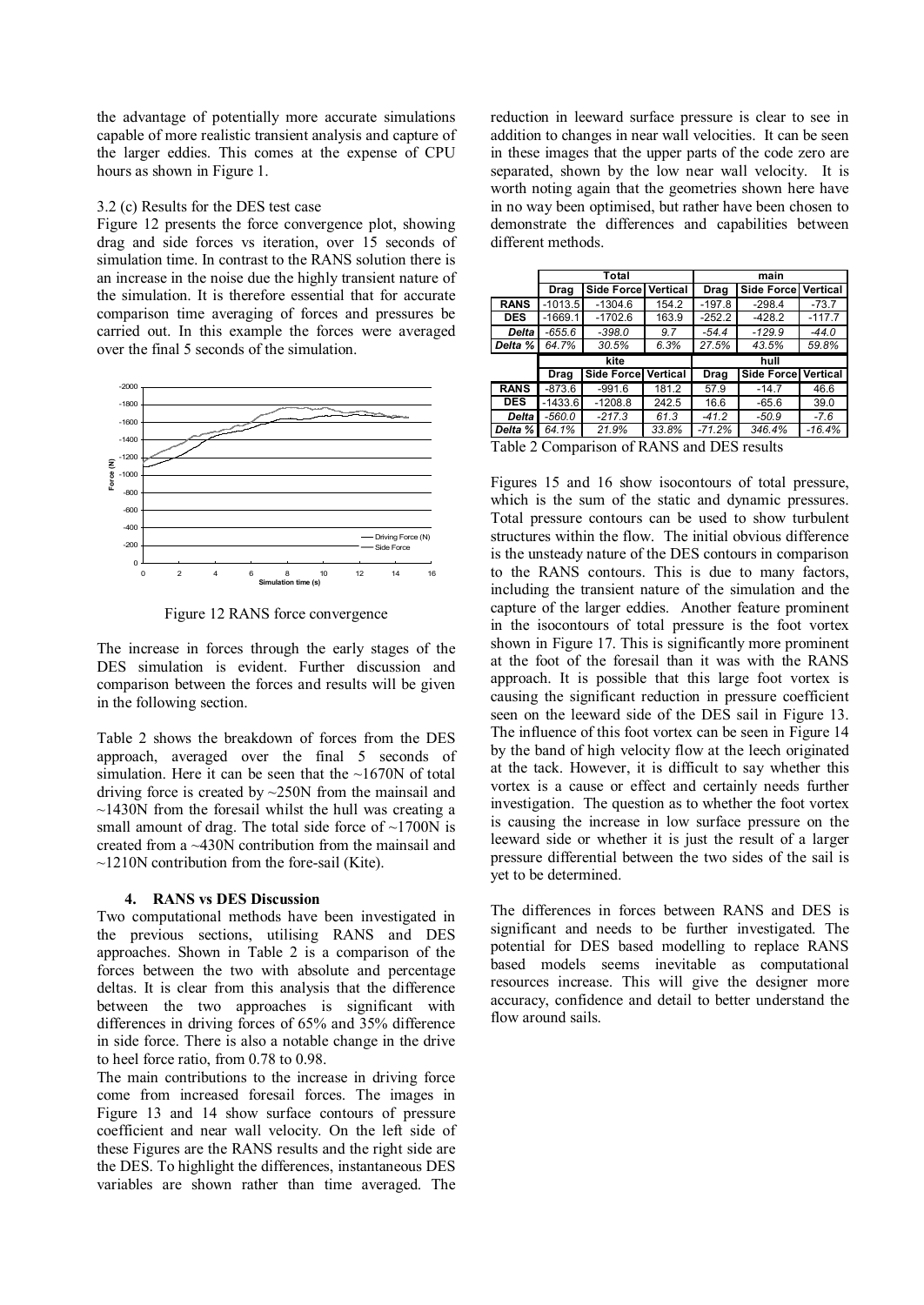

Figure 13 Surface pressure contours



Figure 14 Surface near wall velocity contours



Figure 15 RANS total pressure contour coloured by velocity



Figure 16 DES total pressure contour coloured by velocity



Figure 17 DES total pressure contour coloured by velocity showing foot vortex

# **5. CONCLUSIONS**

Sail design and its integration into the related mast and hull design have developed significantly over the last two decades, mainly through the rapid cycle times of inviscid panel codes and structural analysis (e.g. Membrain or Relax). Issues of flying shape and structural integrity can now be reliably addressed at the design stage using inviscid codes. The techniques described in this paper have attempted to explore ways to predict optimum sail performance. Over time analytical techniques will gain more credence and wider use, particularly if the trend towards stringent sail limitations and restricted on the water testing windows as a cost control measure continues.

Whether inviscid codes will ever be removed completely from the design cycle is yet to be seen as their instantaneous turnaround times will continue to be key to the designer. The ability of DES to capture the transient and separated flows of off-wind sails could be paramount